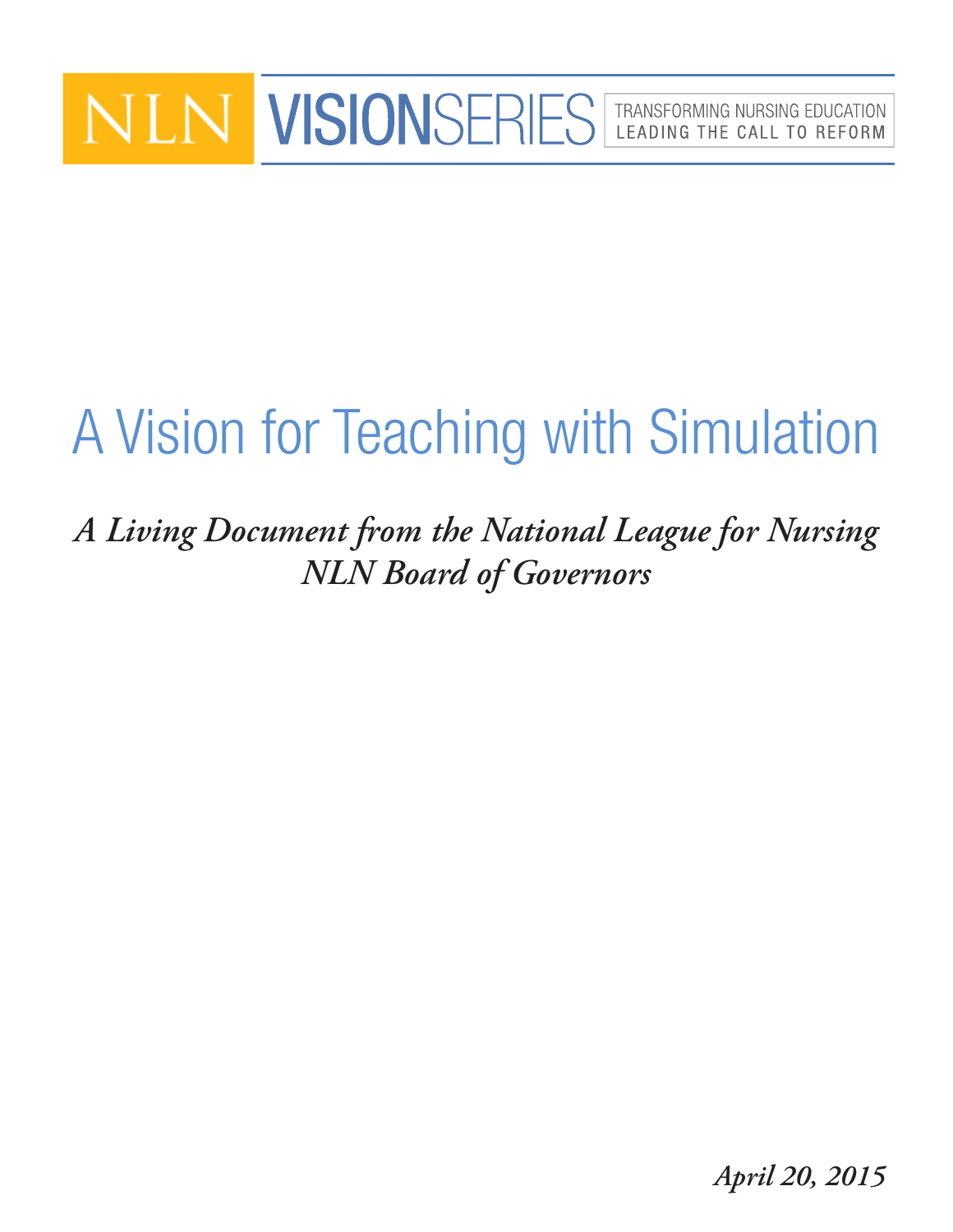# A Vision for Teaching with Simulation

## *A Living Document from the National League for Nursing NLN Board of Governors, April 20, 2015*

**Mission:** Promote excellence in nursing education to build a strong and diverse nursing workforce to advance the health of our nation and the global community.

Core Values: Caring, Integrity, Diversity, Excellence

#### Introduction

For more than a decade, the NLN has promoted simulation as a teaching methodology to prepare nurses for practice across the continuum of care in today's complex health care environment. That experience reinforced by the League's mission and core values furnishes a strong foundation to address the challenges and opportunities arising from the use of simulation in nursing education.

Simulation can take many forms, including human patient simulation using manikins and/or standardized patients, virtual and computer based simulations, simulation done to teach psychomotor skills, or role play (Society for Simulation in Healthcare, 2015). Simulation provides a rich learning opportunity for students to integrate theory with practice while making real-time clinical decisions in an environment that poses no risk to patients.

The National Council of State Boards of Nursing (NCSBN) landmark, multi-site, longitudinal, study explored the role and outcomes of simulation in pre-licensure clinical nursing education in the United States (Hayden, Smiley, Alexander, Kardong-Edgren & Jeffries, 2014). The NLN endorses the study findings which concluded that there is substantial evidence that simulation can be substituted for up to 50 percent of traditional clinical experiences under conditions comparable to those described in the study.

Simulation creates transformational learning experience for all nursing students and provides diverse perspectives on caring for patients across the continuum of care. Learning in simulation allows for situated cognition – or learning in context – a concept at the forefront of contemporary educational reform. As teachers and learners move away from content-laden curricula to curricula that emphasize experiential learning, it is critical that nurse educators have the requisite knowledge and skills to use simulation to its full potential. An element of learner self-reflection is core to all methods.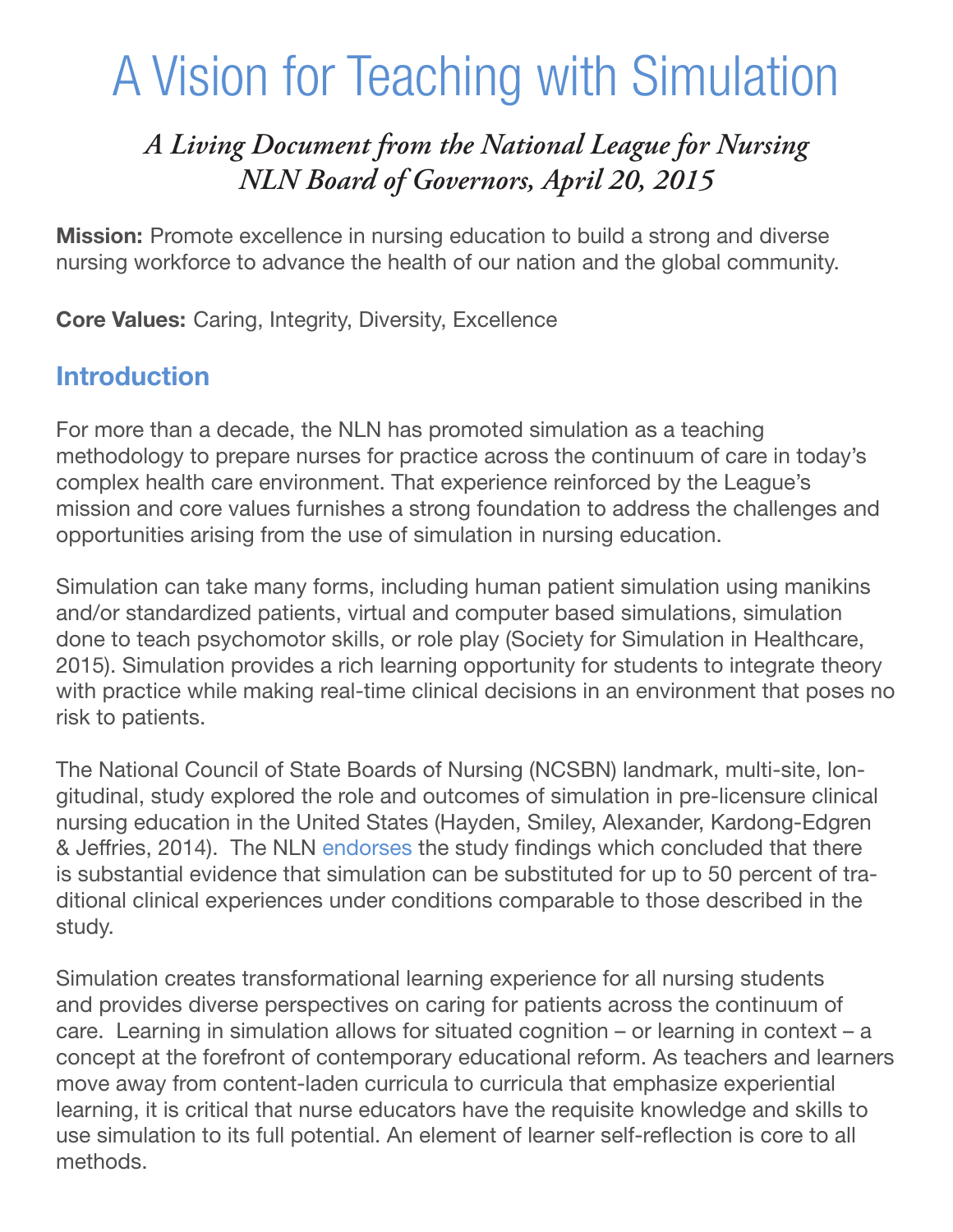#### Background and Significance

In 2003, the NLN conducted the landmark simulation study "Designing and Implementing Models for the Innovative Use of Simulation to Teach Nursing Care of Ill Adults and Children: A National Multi-Site, Multi-Method Study" (Jeffries & Rizzolo, 2006). This study resulted in the development of the NLN/Jeffries Simulation Framework, widely used as the theoretical foundation for research in simulation use and efficacy, both nationally and internationally. Since then, the NLN published a revised version of the framework (Jeffries and Rogers, 2012) and developed and disseminated many tools to help faculty teach with simulation:

- The Simulation Innovation and Resource Center (SIRC), a comprehensive website providing education and support to advance simulation in nursing education, was launched in 2007.
- More than 50 evidence-based simulation scenarios that guide faculty use of simulation throughout schools of nursing in the US and around the world.
- The Leadership Development Program for Simulation Educators began in 2011; more than 100 simulation leaders have participated in the program.

Recent advances in simulation technology and pedagogy allow nurse educators to facilitate experiential learning in ways unimaginable when the first patient simulator, "Mrs. Chase," was delivered to the Hartford Hospital Training School for Nurses in 1911. Today simulation is more than a way to teach and practice psychomotor skills. It is an evidence-based strategy to facilitate high-quality experiences that foster thinking and clinical reasoning skills for students. The emphasis is on creating contextual learning environments that replicate crucial practice situations. Now more than ever –with changes in health care access and technological advances in health care delivery, the increasing complexity of patient care, and the growing lack of clinical placements for students – it is imperative to embed quality simulation experiences throughout the program of learning.

#### Practice Trends Influencing the Use of Simulation in Nursing Education

• Data confirming medical errors have driven patient safety to the forefront of health care reform. Through the incorporation of concepts from the Quality and Safety Education for Nurses (QSEN) initiative (Cronenwett, Sherwood & Gelmon, 2009), nursing education is placing more emphasis on teaching the importance of patient safety. The literature supports that simulation-based education with deliberate practice is effective in achieving specific clinical goals related to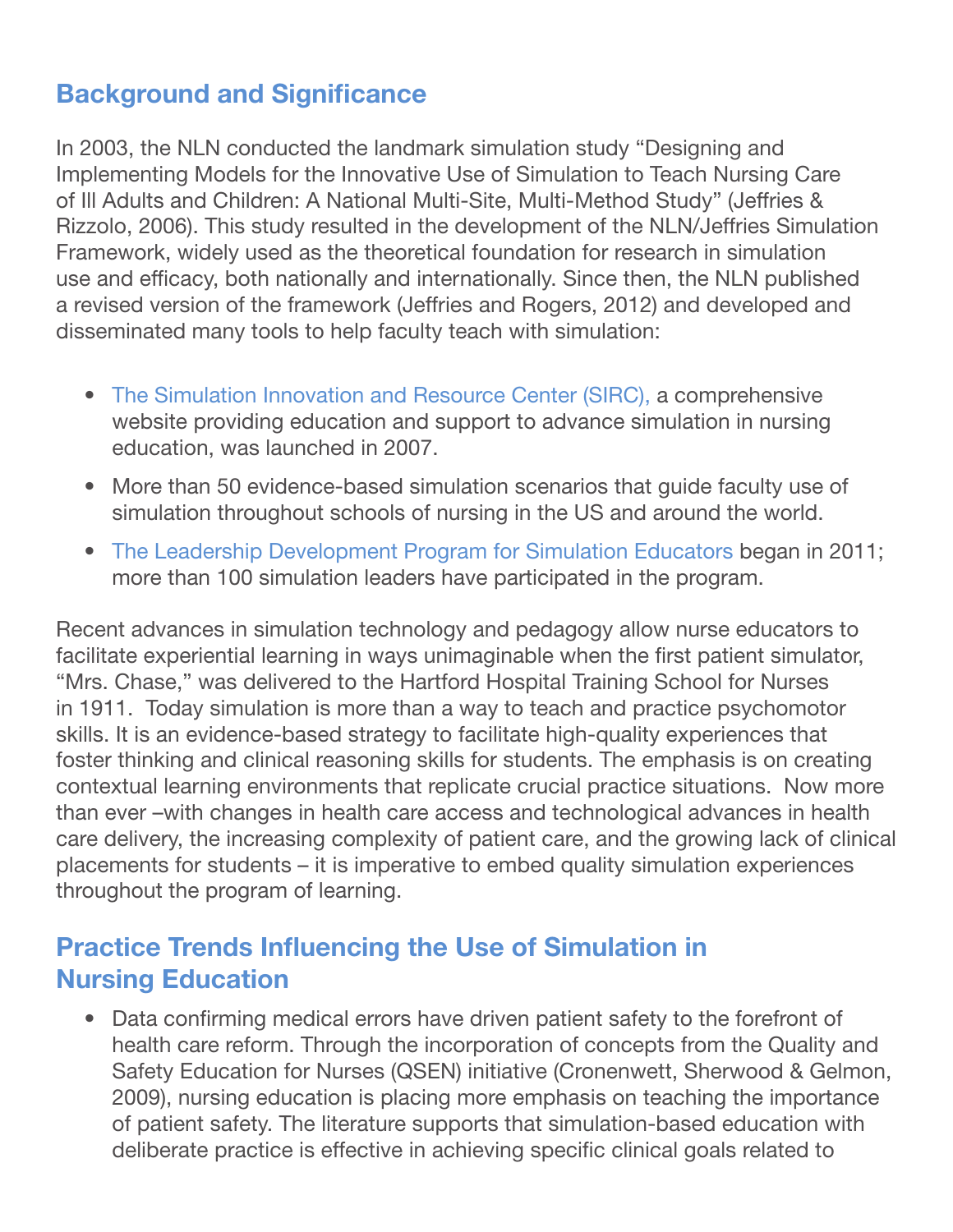Interprofessional education and collaborative practice are seen as key in achieving safe, high quality, accessible patient-centered care. Simulation that is focused on interprofessional learning objectives provides the opportunity for nursing students to learn with, from, and about their peers in other healthcare disciplines (Interprofessional Education Collaborative, 2011).

#### Factors Informing the Expanded and Consistent Use of Simulation

- Passive learning approaches are being replaced by **experiential learning**, i.e., active learning approaches whereby students become the center of the teaching and change from mere consumers of education to engaged active learners (Jeffries & Clochesy, 2012). Unique challenges exist for the educator to devise teaching strategies that move from highly structured to self-directed learning and reactive thinking to critically reflective proactive thinking. Contextualized learning brings classroom and clinical together; simulation engages learners with diverse perspectives to reflect and reframe the understanding of practice, bringing thinking and doing together.
- Schools of nursing are increasingly challenged to provide high quality **clinical** experiences for students. Educators have turned to simulation as a way to provide rich learning experiences that can replicate actual clinical experiences. Simulation can standardize clinical experiences in this time of unpredictable and often unequal clinical learning opportunities. The NCSBN study (Hayden, et al., 2014 highlights simulation's success as a teaching tool, e.g., student achievement on content-focused, end-of-course exams, and their development of clinical reasoning skills similar to those achieved in traditional clinical experiences.
- Guidelines and quality measures for simulation programs and facilitators have been published by both the International Nursing Association for Clinical Simulation and Learning (INACSL) and the Society for Simulation in Healthcare (SSH). The INACSL standards (2013) provide guidance on: terminology, the professional integrity of participants, participant objectives, the facilitator, facilitation, debriefing, and participant assessment and evaluation. SSH standards relate to the certification of health care simulation educators (2012) and the accreditation of simulation centers (2014).
- It is important to evaluate simulation programs and facilitators for their ability to support program outcomes and organizational goals. Used to drive continuous quality improvement, three evaluation perspectives are valuable when assessing the quality of simulation based education:
- Evaluation of individual simulation experiences by both faculty and learners ensures that the simulation experience contributes to meeting course and/or program outcomes.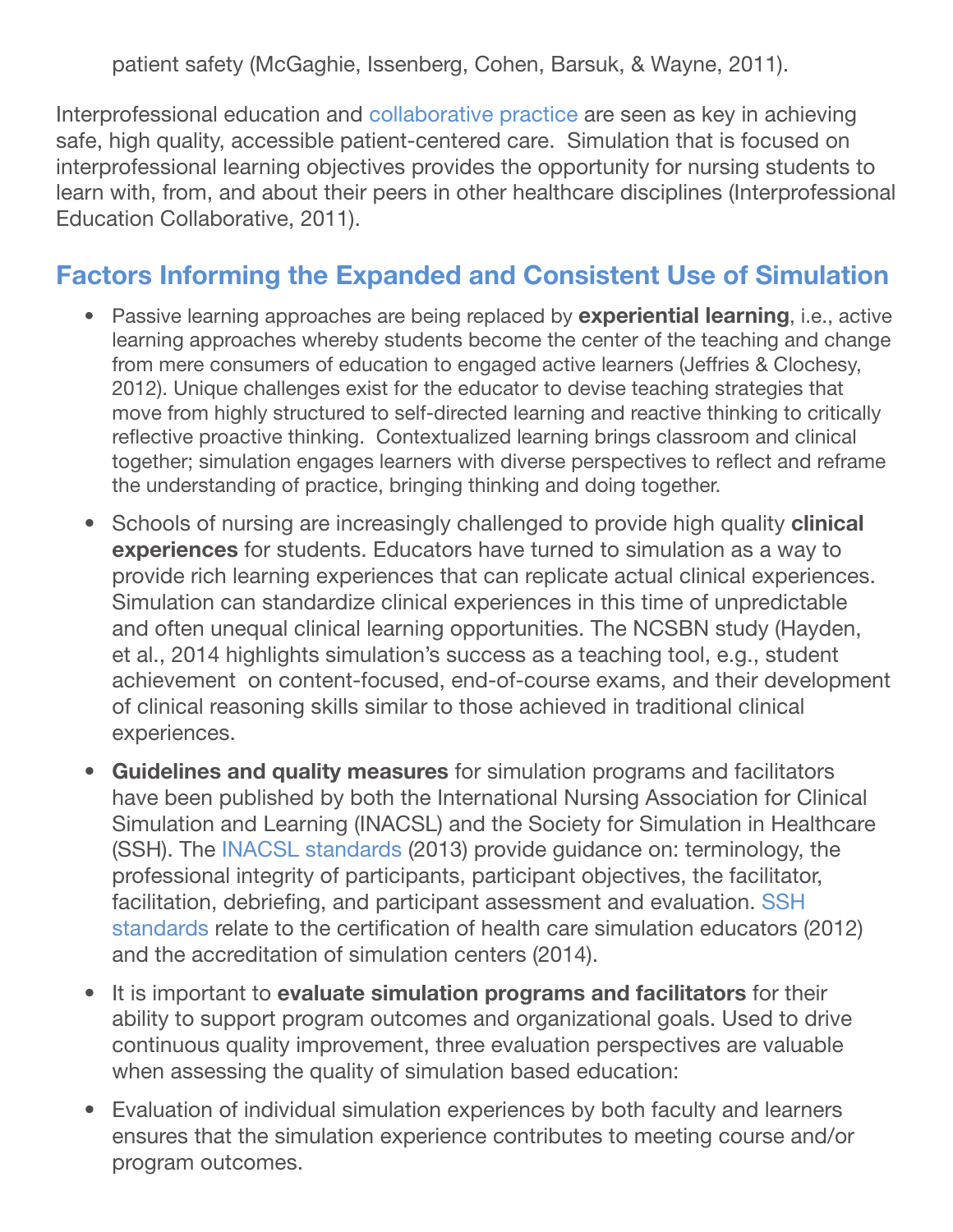- • Evaluation of the simulation program helps underpin the integration of simulation into a nursing curriculum as a whole.
- Evaluation of the simulation facilitator affects the quality of the simulation experience and validates the competence of the facilitator.
- Evaluation of learning outcomes along with evaluation of the simulation facilitator is accomplished using reliable and valid instruments. Though existing published instruments with psychometrics should be used when appropriate (Adamson, Kardong-Edgren, & Willhaus, 2013), simulation programs may choose to create their own if no previously validated tools exist to accomplish their objective. Ensuring the validity and reliability of the instrument is integral to the development process; instruments that lack them should not be used.
- Standards of practice, accreditation standards, and evidence from NCSBN make it clear that simulation requires specialized faculty development resources. The creation of simulation programs should include the development of simulation leaders to help faculty integrate the programs into the curriculum. Also critical are resources for faculty development, allocation of faculty workload hours to support best practices, and the provision of an appropriately realistic environment (Jeffries, Dreifuerst, Kardong-Edgren, Hayden, 2015).
- Curricular changes should include curriculum maps and blueprints to be used by simulation teams of faculty (Jeffries, Dreifuerst, Kardong-Edgren, & Hayden, 2015). Responsible for developing, facilitating, and evaluating the experience, these teams use specific skills to create a realistic and pedagogically sound experience using an applicable theory or framework. When guiding the simulation experience and subsequent debriefing, faculty should provide formative or summative evaluation of simulation participants. In order for nurse educators to meet these responsibilities, additional personnel are needed to provide administrative and operational support.
- Simulation and debriefing teaching techniques are not limited to clinical encounters in the simulation laboratory. As faculty teams bring case studies to life in the classroom with virtual simulations, standardized patients, and human patient simulators, they can facilitate simulation and debriefing that supports didactic content. Similarly, the use of theory-based debriefing enhances the educator's ability to assess learning needs and close performance gaps in multiple settings (Hayden et al., 2014).

#### Call to Action

The increasing body of evidence supporting the effectiveness of simulation in health care education engenders a call to action. The NLN has identified key strategies and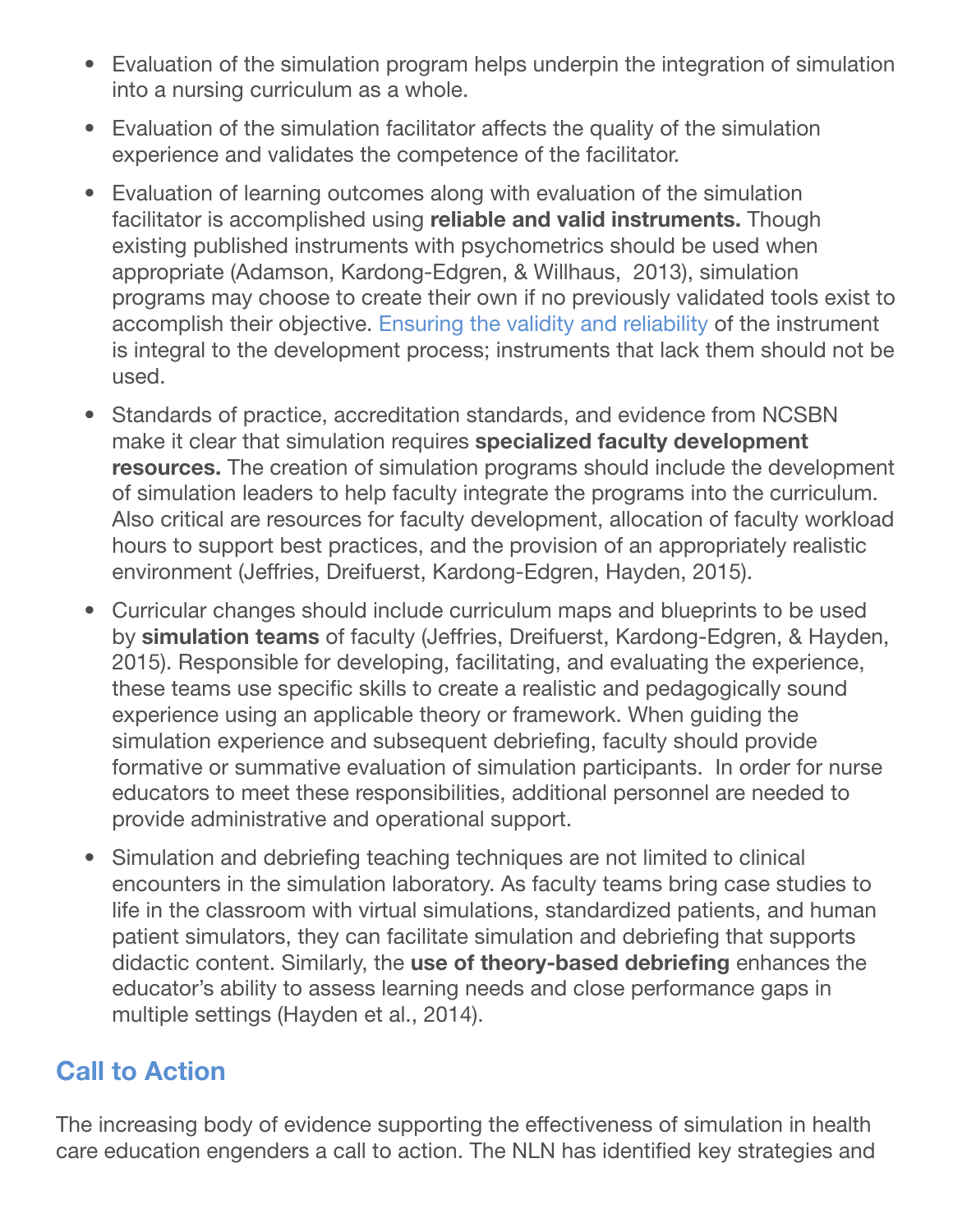resources to address the need for a more contextual, experiential type of learning through simulation:

- Core and advanced courses in simulation for faculty to acquire the foundational knowledge needed to begin using simulations as a valuable learning tool are available on the SIRC.
- The NLN Advancing Care Excellence for Seniors (ACE.S) and for Veterans (ACE.V), web pages offer free teaching-ready unfolding cases based in simulation.
- Collaborative efforts have resulted in the creation of simulation scenario sets and a virtual simulation product. vSim for Nursing
- Two debriefing courses for faculty are offered through the SIRC as well as an annotated bibliography highlighting recent advances in simulation debriefing techniques and outcomes
- The NLN's Leadership Institute offers a year-long leadership program for simulation educators.

#### Recommendations

#### For Deans, Directors, Chairs of Nursing Programs

- Create strategic partnerships with schools and clinical agencies to capitalize on shared simulation resourses.
- Ensure an adequate number of dedicated simulation faculty with training and expertise in the pedagogy of simulation.
- Include operational support staff as a part of the simulation team.
- Budget annually for faculty development in simulation pedagogy and theory based debriefing.
- Support the development of simulation leaders among the faculty.

#### For Nurse Faculty

- Purposefully integrate simulation into the curriculum with clear connections toward achievement of student learning outcomes.
- Incorporate simulation standards of practice in the design, implementation, and evaluation of simulation-based experiences.
- Use evidence-based consistently to ensure competence in debriefing.
- Partner with faculty from other disciplines to create interprofessional simulation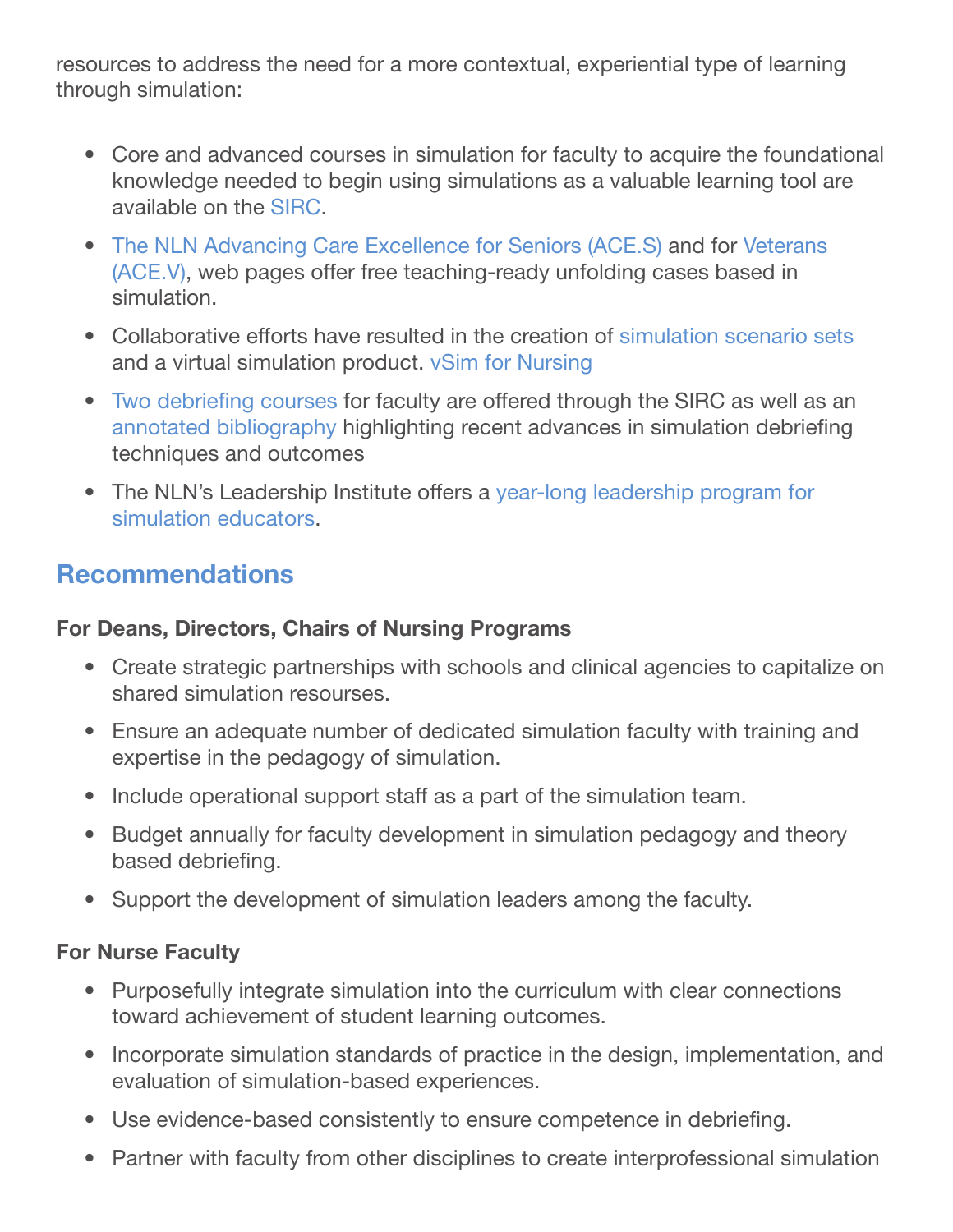experiences.

• Pursue the development of expertise as a simulation leader.

#### For the NLN

- Provide professional development resources for faculty to:
	- Incorporate standards of practice in simulation pedagogy and theory based debriefing
	- Integrate simulation into nursing curricula
	- Enhance faculty expertise in the use of theory based debriefing in simulation.
	- Evaluate simulation experiences using valid and reliable instruments.
- Collaborate with key stakeholders (e.g., INACSL, SSH, NCSBN, Laerdal, Wolters Kluwer) to develop and disseminate best practices in the use of simulation in teaching and learning and integrating debriefing into learning activities throughout the curriculum to better engage students in the learning process.
- Provide opportunities for the development of simulation research scholars through the NLN Center for Innovation in Simulation and Technology.
- Increase support of multi-site research studies in simulation pedagogy.
- Partner with simulation scholars and nurse theorists to study and further develop the NLN/Jeffries Framework.

### **References**

Adamson, K. A., Kardong-Edgren, S., & Willhaus, J. (2013). An updated review of published simulation evaluation instruments. Clinical Simulation in Nursing, 9(9), e393-e400.

Cronenwett, L., Sherwood, G., & Gelmon, S. B. (2009). Improving quality and safety education: The QSEN Learning Collaborative. Nursing Outlook, 57(6), 304-312.

Hayden, J. K., Smiley, R. A., Alexander, M., Kardong-Edgren, S., & Jeffries, P. R. (2014). Supplement: The NCSBN National Simulation Study: A longitudinal, randomized, controlled study replacing clinical hours with simulation in prelicensure nursing education. Journal of Nursing Regulation, 5(2), C1-S64.

International Nursing Association for Clinical Simulation and Learning. (2013). Standards of best practice: Simulation. Retrieved from http://www.inacsl.org/files/journal/Complete%202013%20 Standards.pdf

Interprofessional Education Collaborative. (2011). Core competencies for interprofessional collaborative practice. Retrieved from https://ipecollaborative.org/Resources.html

Jeffries, P. R., & Clochesy, J. M. (2012). Clinical simulations: An experiential, student-centered